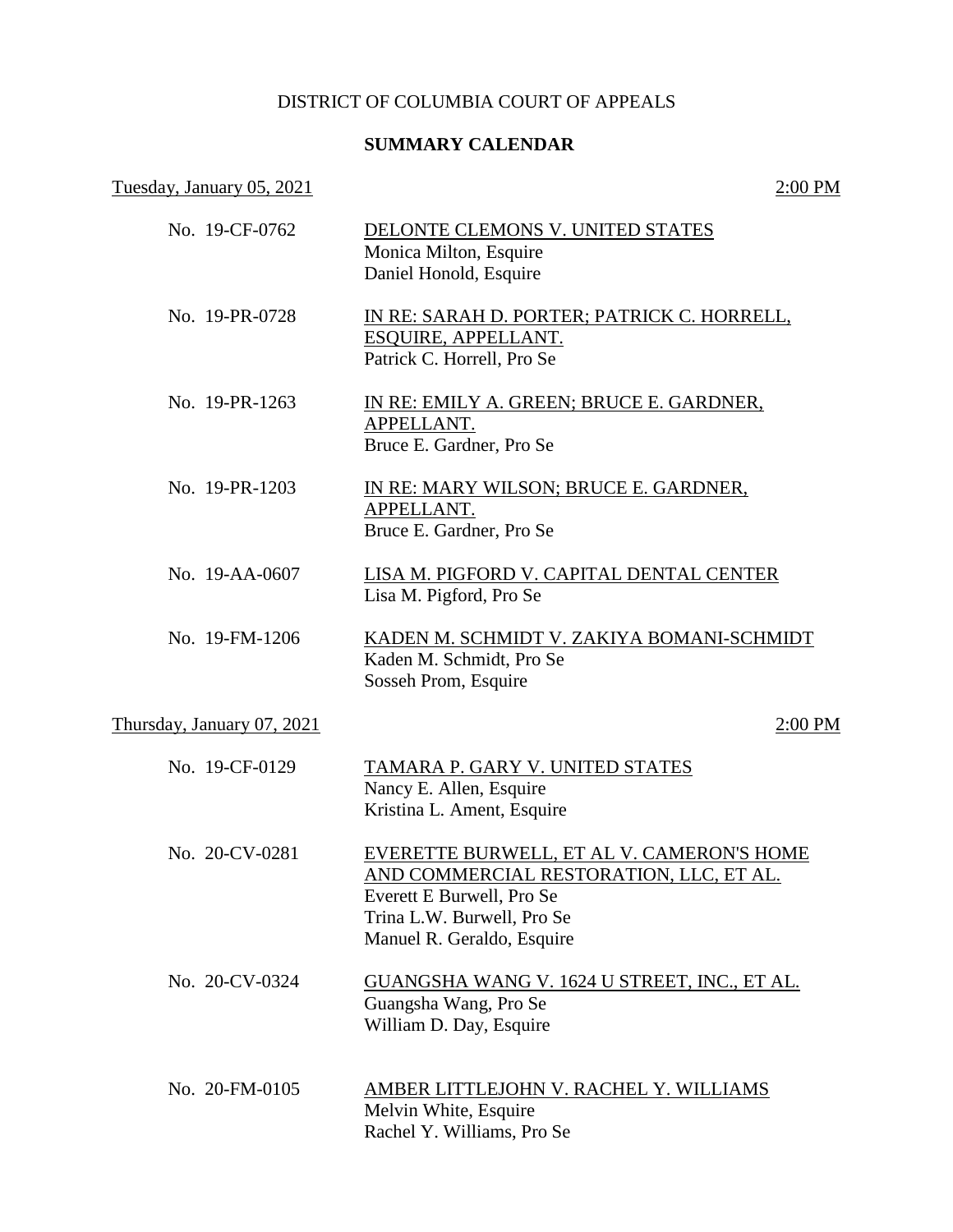| No. 20-CV-0357                                     | CORDIA HINOJOSA V. KIDS HOLDINGS, INC.<br>Tyler King, Esquire<br>Brian Gormley, Esquire                                                                                                                                               |  |
|----------------------------------------------------|---------------------------------------------------------------------------------------------------------------------------------------------------------------------------------------------------------------------------------------|--|
| No. 20-CV-0123                                     | CHAPIN CIARA COOPERATIVE, INC. V. KRIEGSFELD<br><b>CORPORATION</b><br>Brian Gormley, Esquire<br>Minturn Wright, Esquire                                                                                                               |  |
| Wednesday, January 13, 2021                        | 2:00 PM<br><b>SPECIAL SITTING - SUMMARY</b>                                                                                                                                                                                           |  |
| No. 17-CO-0755<br>No. 17-CO-0870<br>No. 17-CO-1024 | <b>TIMOTHY J. PARKER V. UNITED STATES</b><br>MARCELLUS MCCRAY V. UNITED STATES<br>ANTONIO FORTSON V. UNITED STATES<br>Peter H. Meyers, Esquire<br>David H. Reiter, Esquire<br>William R. Cowden, Esquire<br>David P. Saybolt, Esquire |  |
| Thursday, January 14, 2021                         | $2:00$ PM                                                                                                                                                                                                                             |  |
| No. 20-CV-0286                                     | LOUIS SMITH, III V. LOUIS SMITH, JR.<br>Louis Smith, III, Pro Se<br>Louis Smith, Jr., Pro Se                                                                                                                                          |  |
| No. 19-CF-0812                                     | RICARDO D. BOSTON V. UNITED STATES<br>Ian A. Williams, Esquire<br>Kristina L. Ament, Esquire                                                                                                                                          |  |
| No. 19-CM-1177                                     | <b>SEAN K. BOLDWARE V. UNITED STATES</b><br>Adrian Madsen, Esquire<br>Andrea Antonelli, Esquire                                                                                                                                       |  |
| No. 19-CM-1166                                     | TREVELLE SPRINGS V. UNITED STATES<br>Jeffrey L. Light, Esquire<br>Carlos Aksel Valdivia, Esquire                                                                                                                                      |  |
| No. 19-CF-0260                                     | PIERRE HAWKINS V. UNITED STATES<br>S. Jamison Koehler, Esquire<br>Carlos Aksel Valdivia, Esquire                                                                                                                                      |  |
| No. 19-CF-1066                                     | <b>SHELBY JONES V. UNITED STATES</b><br>Michael L. Spekter, Esquire<br>Sharon A. Sprague, Esquire                                                                                                                                     |  |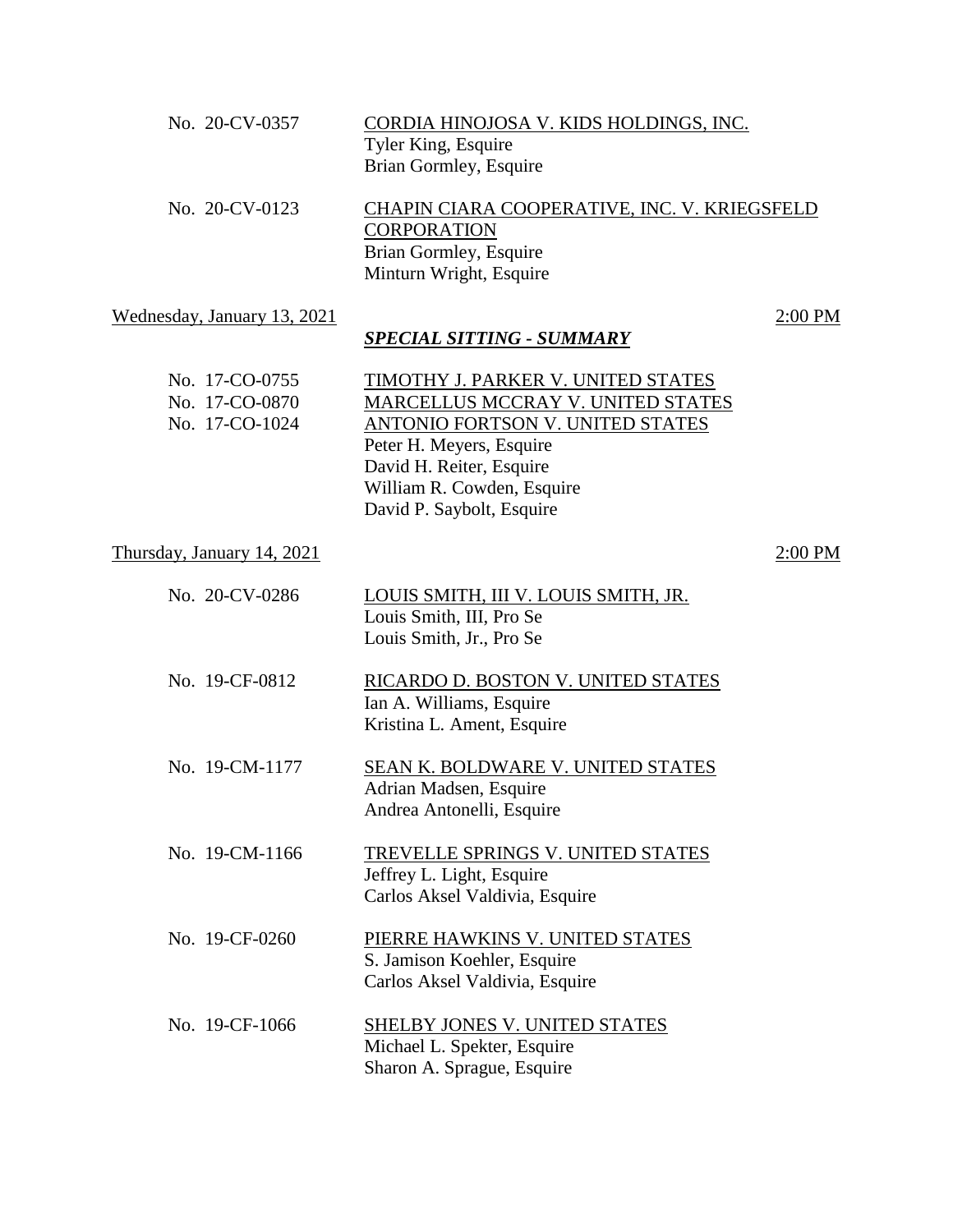| No. 19-CM-1134                   | DARREL V. HODGES V. UNITED STATES<br>Fareed Hayat, Esquire<br>Andrea Antonelli, Esquire                                            |
|----------------------------------|------------------------------------------------------------------------------------------------------------------------------------|
| No. 19-CV-1163<br>No. 19-CV-1204 | MARK R. CARTER V. MARIANA MATIAS<br>MARIANA MATIAS V. MARK R. CARTER<br>Mark R. Carter, Pro Se<br>Terrell N. Roberts, III, Esquire |
| No. 19-CV-0905                   | BRANDON KELLY V. DELWIN REALTY<br>Adam Marshall, Esquire<br>Kathryn Erklauer, Esquire                                              |
| No. 19-CV-0992                   | ALLISON M. JOHNSON V. ACACIA LIFE INSURANCE<br><b>COMPANY</b><br>Allison M. Johnson, Pro Se<br>Jason T. Kutcher, Esquire           |
| No. 18-CV-1350                   | <b>BARBARA BREWER V. D.C. OFFICE OF EMPLOYEE</b><br>APPEALS, ET AL<br>Barbara A Brewer, Pro Se<br>Stacy L. Anderson, Esquire       |
| No. 18-CV-0656                   | BRUCE E. GARDNER V. INEZ MANIGAULT<br>Bruce E. Gardner, Pro Se                                                                     |
| Tuesday, January 19, 2021        | $2:00$ PM                                                                                                                          |
| No. 19-CO-0721<br>No. 19-CO-0722 | HASSAN BANGURA V. UNITED STATES<br>HASSAN BANGURA V. UNITED STATES<br>Anne Keith Walton, Esquire<br>Michael E. McGovern, Esquire   |
| No. 20-CV-0246                   | THEODORE WASHINGTON V. U.S. BANK NATIONAL<br><b>ASSOCIATION</b><br>Theodore Washington, Pro Se<br>Daniel J. Pesachowitz, Esquire   |
| No. 19-FM-0939                   | ALAN S. HELFER V. CLAUDIA R. LINO<br>Gregory R. Nugent, Esquire<br>Jonathan M. Dana, Esquire                                       |
| No. 19-FM-0777                   | ROBERT FINLEY HYDE V. JESSICA TOCCO<br>Robert Finley Hyde, Pro Se<br>Alisa N. Yasin, Esquire                                       |